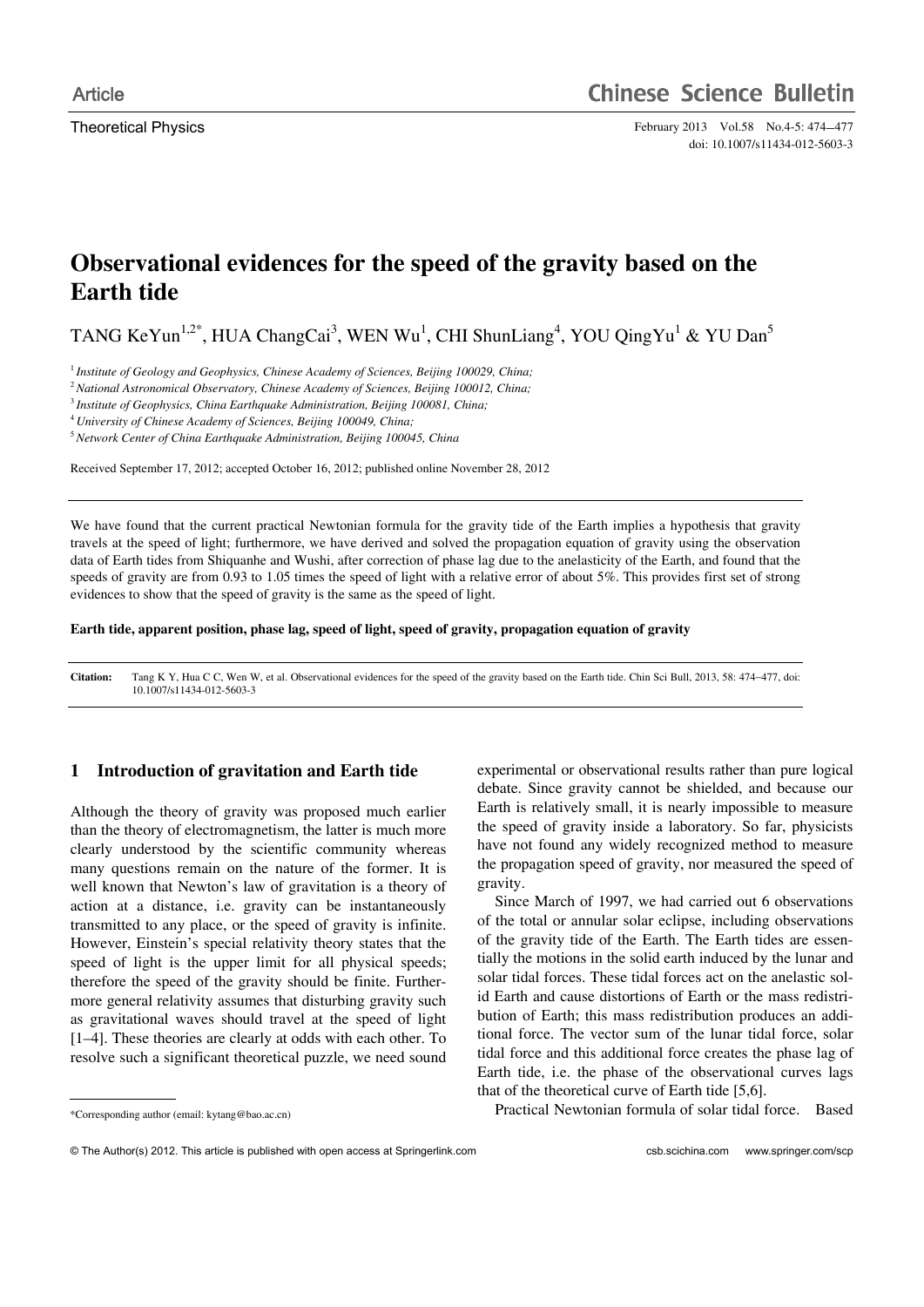on the classical Newtonian gravitation, geophysicists and astrophysicists construct the Earth tide model. For example, the solar tidal field is

$$
\vec{S}(O,t) = -\frac{GM_s}{r_*^3(t_*)}\vec{r}_*(t_*) + \frac{GM_s}{R_*^3(t_*)}\vec{R}_*(t_*),
$$
\n(1)

where  $\vec{r}$  and  $\vec{R}$  are the position vectors from the center of the Sun to the observing station and the center of Earth respectively; the first term on the right side of eq. (1) is the difference between the two terms, the first rerm is the Newtonian gravitational field of the Sun acting on the observation point, and the second term is the Newtonian gravitational field of the Sun acting on the center of the Earth. So the solar tidal field is equivalent to the acceleration of the test mass at the observation point relative to the center of the Earth under the gravitational action of the Sun. In eq. (1), all positions with subscript '\*' indicate that the positions are all the apparent positions. Since the true positions of the Sun cannot be observed directly, geophysicists and astrophysicists have to use the apparent positions of the Sun instead of corresponding true positions in the Newtonian formula of solar tidal force [5,6], i.e. the solar tidal force that gets calculated is actually the tidal force of the Sun as it was issued from its apparent position and at a retarded time

$$
t_* = t - \Delta t \left( \Delta t = \frac{r_*}{c} \right)
$$
 rather than the observation time t [7,8].

Hence we realized that the practical Newtonian formula of solar tidal force has included the influence of the propagation of the gravity, and then proposed the following proposition: the current practical Newtonian formula of gravity tide of the Earth actually implies a hypothesis that gravity travels at the speed of light [9–11].

Eq. (1) shows us that the time of gravity issued from the Sun, and the time of gravity received at ground station are not the same! This is contradictory to the classical Newtonian gravitational law which states the time of gravity issued from the source of gravity and the time of gravity received at observation point are the same. The time elapsed corresponds exactly to the time interval during which light travels from the Sun to the ground observation point. This is also correct for the lunar tidal formula. So, the current practical tidal formula actually implies a hypothesis that gravity travels at the speed of light.

Based on the practical Newtonian formula of solar tidal force, if we add the time interval  $\Delta t$  defined above to the retarded time  $t_{\ast}$  for calculating the apparent position, we arrive at the true position of the Sun. In other words, this is equivalent to constructing a real instantaneous propagation formula for the solar tidal force.

## **2 The propagation equation of gravity of the Sun**

For the solar tidal force, let us consider the difference of

arrival times between the observation curve and the practical Newtonian formula at each curve's zero-tide points. The time difference has two origins: the first is the phase lag due to the delayed response of anelastic Earth to solar tidal force, and the second is the time difference caused by the travel speed from the Sun to the ground station, if the real travel speed *u* is different from the speed of light *c*. Then we arrive at the propagation equation of gravity [10,11], after separating the solar tide from the observation of the Earth tide. The propagation equation of gravity of the Sun should be

$$
t_{\rm corr}^{\rm obse} - t_{\rm prac}^{\rm theo} = \frac{r_*}{u} - \frac{r_*}{c}.
$$
 (2)

On the left side of the eq. (2),  $t_{\text{corr}}^{\text{obse}}$  is the time at the intersection of observation curve with the zero-tide line after phase lag correction, and  $t_{\text{prac}}^{\text{theo}}$  is the time arriving to the zero-tide point for the practical Newtonian formula of solar tide force, so the left side of the eq. (2) is the time difference between the corrected observation curve and theoretical curve; on the right side of the eq. (2), the first term is time interval during which the gravity travels from the Sun to the ground station by real speed *u*, the second term is time interval during which gravity travels from the Sun to the ground station by the theoretical speed, the speed of light *c*, so the right side is also the time difference between travelling via the actual speed and the theoretical speed derived from the practical formula. If the observation data and data correction are correct, then both sides of eq. (2) have the same physical meaning, and they should equal each oth-

er [10,11]. If we write 
$$
\delta = t_{\text{corr}}^{\text{obse}} - t_{\text{prac}}^{\text{theo}}
$$
,  $u = \alpha c$  and  $\varepsilon = \frac{r_*}{c}$ ,  
eq. (2) becomes

 $\delta = \frac{\varepsilon}{\alpha} - \varepsilon.$ 

Then we have

$$
\alpha = \frac{\varepsilon}{\varepsilon + \delta}.\tag{3}
$$

#### **3 Methods and preliminary results**

We have chosen observational data recorded by the PET gravimeters with rubidium-clocks from the Shiquanhe (abbreviated as SQH) station in Tibet and the Wushi (abbreviated as WS) station in Xinjiang. The two stations are both located inside the western border of China, and are very far away from the Pacific, Indian, Arctic and Atlantic oceans, so the influences of ocean tides to the Earth tide at these two stations are very weak [10–12].

First, we filtered out high frequency disturbances using a low-pass filter with the cutoff frequency of 0.01 Hz; secondly, we applied a phase lag correction of 37 s, which is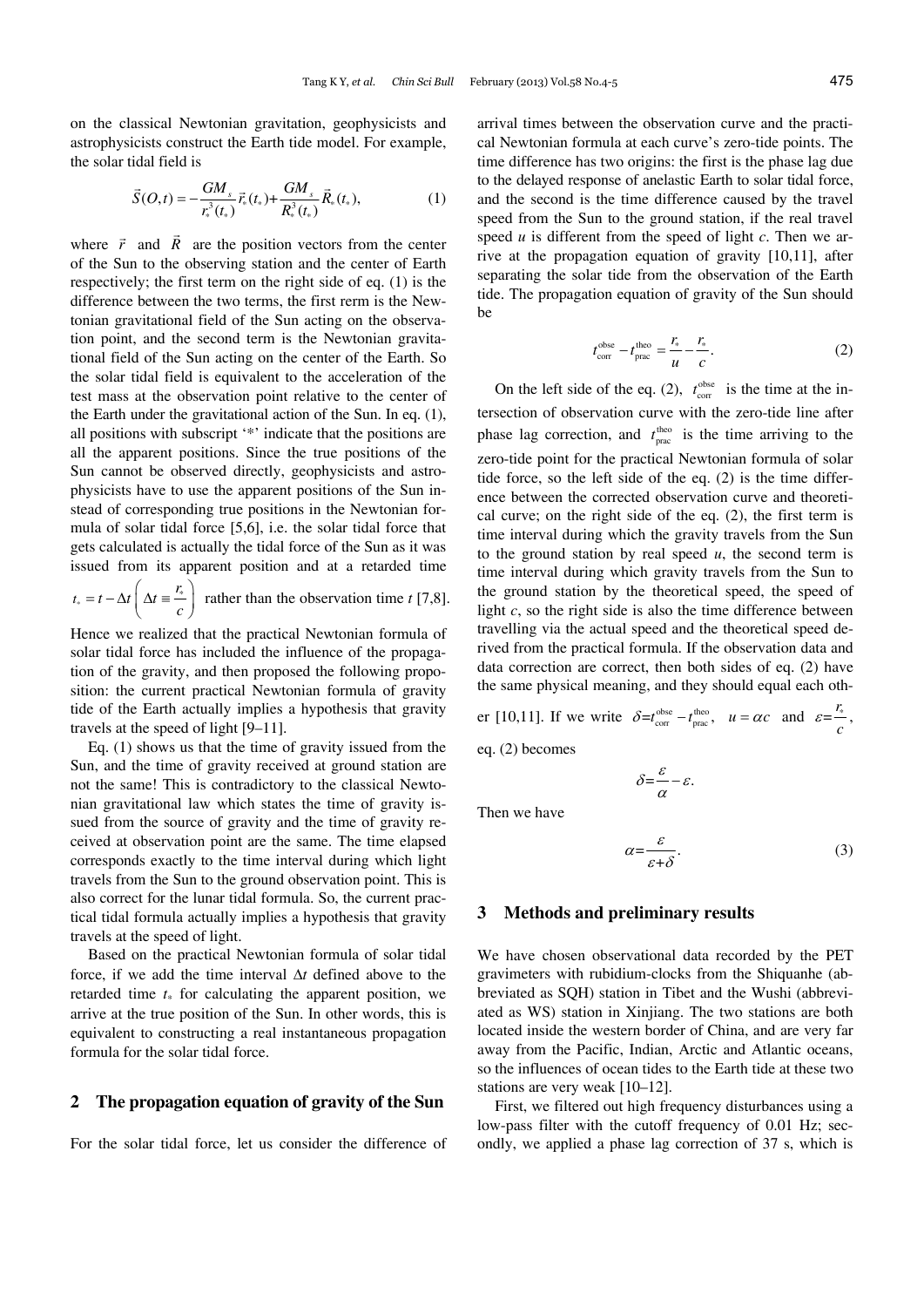averaged from 38 s [13], 48 s [14] of Ray et al. and 25 s of Arabelos [15]; thirdly, we calculated the tidal factor  $\chi$ , the amplitude ratio of the corrected observational curve to practical Newtonian formula of the Earth tides (according to J2000, JPL), and to normalize the observational curve, i.e. to reduce the amplitude of the observational curve by dividing the tidal factor  $\gamma$ ; fourthly, we constructed a quasi-solar tide curve by subtracting Newtonian lunar tidal force from above normalized and corrected observational data; fifthly, we compared the arriving times between the red lines to the blue line, to get the time difference  $\delta$ ; finally, we calculated the travel time  $\varepsilon$  of light from the Sun to the Earth, and calculated the speed ratios of gravity to light  $\alpha$  according to the eq. (3).

Given that the influence of ocean tide on tidal observations in the deep inland areas of China is very weak, after filtering, drift and relaxation corrections, we are able to compare the observation curves to the curves of the practical Newtonian formula. We have found that there are large phase differences between the observation curve and the curve of the classical Newtonian formula. In contrast, there exists very little phase differences between the observation curve and the curve of the practical Newtonian formula. Now we have a preliminary conclusion that the concept of instant action at a distance seems to be flawed, and the practical formula is probably correct.

Further, we solve the propagation eq. (3) with the observational data of July 7, July 22 and August 5 of 2009 from SQH station and WS station. After the drift and phase lag corrections, we have the speed ratios of gravity to light as presented in Table 1.

The figures and related data are shown in the Figures  $1 - 3$ .

In Figures 2 and 3 black curves denote the filtered curve after 37 s phase lag correction; red curves denote the fitted curve of the black curves; blue lines denote the practical Newtonian curve; green lines denote the classical Newtonian curve; the time differences between the practical Newtonian curve and the classical Newtonian curve indicate the travelling



**Figure 1** The observational data of SQH station, July 22, 2009. The black curve denotes the original observation curve; the white curve denotes the filtered curve with 0.01 Hz low pass filter.



**Figure 2** Observational curve, classical and practical Newtonian curves, enhanced near the zero-tide point for WS station, July 22, 2009.



**Figure 3** Observational curve, classical and practical Newtonian curves, enhanced near the zero-tide point for SQH station, July 22, 2009.

time of light from the Sun to ground station, i.e.  $\varepsilon$  in Table 1; the time differences between the red lines and blue lines indicate the time difference between travelling by the speed of light and by the speed of gravity from the Sun to the ground station, i.e.  $\delta$  in Table 1.

Furthermore, Table 1 shows us the speed ratios of gravity to light, calculated according to the observational data from two stations across three different days.

In Table 1,  $\varepsilon$  is the time duration during which the light travels from the apparent position of the Sun to the ground station;  $\delta$  is the time difference between the corrected observational curve and the practical Newtonian curve; and the speed ratio  $\alpha$  of gravity is the ratio of the speed of gravity to the speed of light. The two stations, WS and SQH, are two deep inland stations with little disturbance from the oceans. From Table 1, we can see that the speed ratios of gravity to light are from 0.93 to 1.05.

Error estimation. The major errors may have three origins: (1) Observation error,  $\Delta \varepsilon$ , less than 1 s, could be neglected;

(2) Mean fitting error,  $|\Delta \delta_i|$ , the time difference between